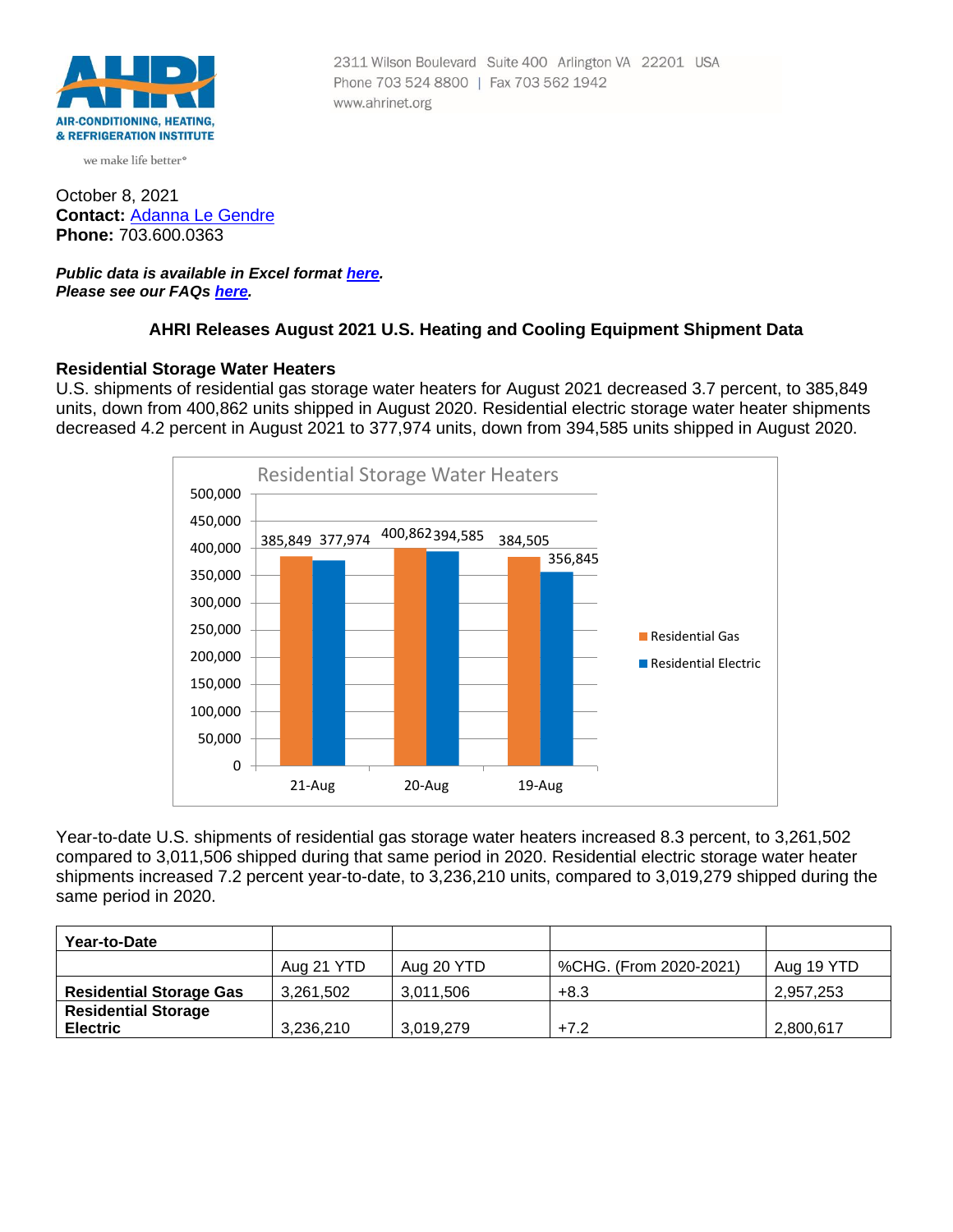# **Commercial Storage Water Heaters**

Commercial gas storage water heater shipments increased 36.2 percent in August 2021, to 7,615 units, up from 5,592 units shipped in August 2020. Commercial electric storage water heater shipments increased 27.8 percent in August 2021, to 14,283 units, up from 11,177 units shipped in August 2020.



Year-to-date U.S. shipments of commercial gas storage water heaters increased 17.9 percent, to 61,473 units, compared with 52,130 units shipped during the same period in 2020. Year-to-date commercial electric storage water heater shipments increased 9.0 percent, to 101,756 units, up from 93,395 units shipped during the same period in 2020.

| Year-to-Date                       |            |            |                        |            |
|------------------------------------|------------|------------|------------------------|------------|
|                                    | Aug 21 YTD | Aug 20 YTD | %CHG. (From 2020-2021) | Aug 19 YTD |
| <b>Commercial Storage Gas</b>      | 61.473     | 52.130     | $+17.9$                | 60.687     |
| <b>Commercial Storage Electric</b> | 101.756    | 93.395     | $+9.0$                 | 103.012    |

## **Warm Air Furnaces**

U.S. shipments of gas warm air furnaces for August 2021 increased 3.6 percent, to 333,032 units, up from 321,537 units shipped in August 2020. Oil warm air furnace shipments decreased 28.2 percent, to 3,087 units in August 2021, down from 4,300 units shipped in August 2020.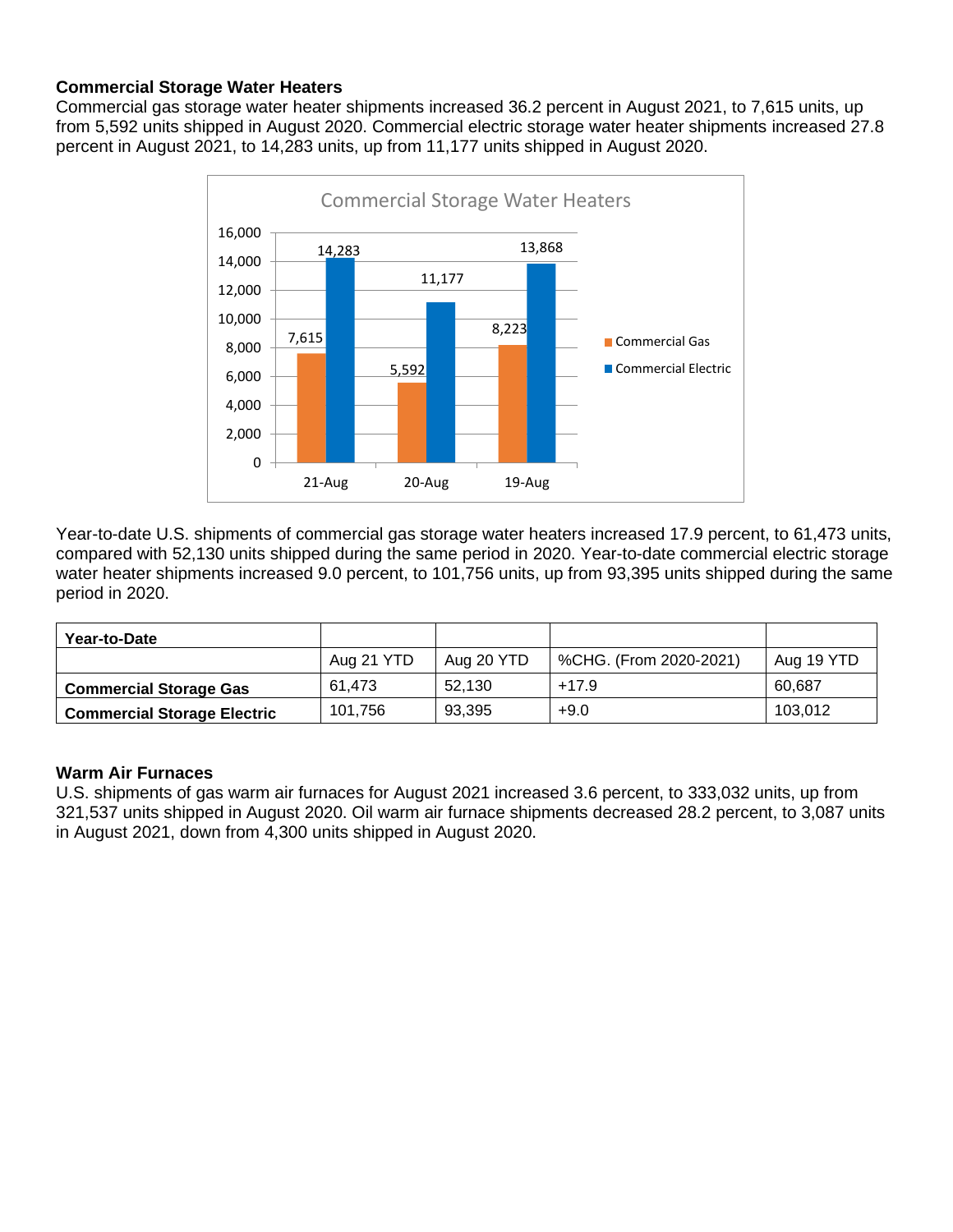

Year-to-date U.S. shipments of gas warm air furnaces increased 35.4 percent, to 2,679,872 units, compared with 1,978,722 units shipped during the same period in 2020. Year-to-date U.S. shipments of oil warm air furnaces increased 29.5 percent, to 22,511 units, compared with 17,380 units shipped during the same period in 2020.

| Year-to-Date                    |            |            |                        |            |
|---------------------------------|------------|------------|------------------------|------------|
|                                 | Aug 21 YTD | Aug 20 YTD | %CHG. (From 2020-2021) | Aug 19 YTD |
| Gas Warm Air<br><b>Furnaces</b> | 2,679,872  | 1,978,722  | $+35.4$                | 2,291,817  |
| <b>Oil Warm Air Furnaces</b>    | 22.511     | 17,380     | $+29.5$                | 21.949     |

# **Central Air Conditioners and Air-Source Heat Pumps**

U.S. shipments of central air conditioners and air-source heat pumps totaled 929,560 units in August 2021, down 2.2 percent from 950,122 units shipped in August 2020. U.S. shipments of air conditioners decreased 7.9 percent, to 588,595 units, down from 639,349 units shipped in August 2020. U.S. shipments of air-source heat pumps increased 9.7 percent, to 340,965 units, up from 310,773 units shipped in August 2020.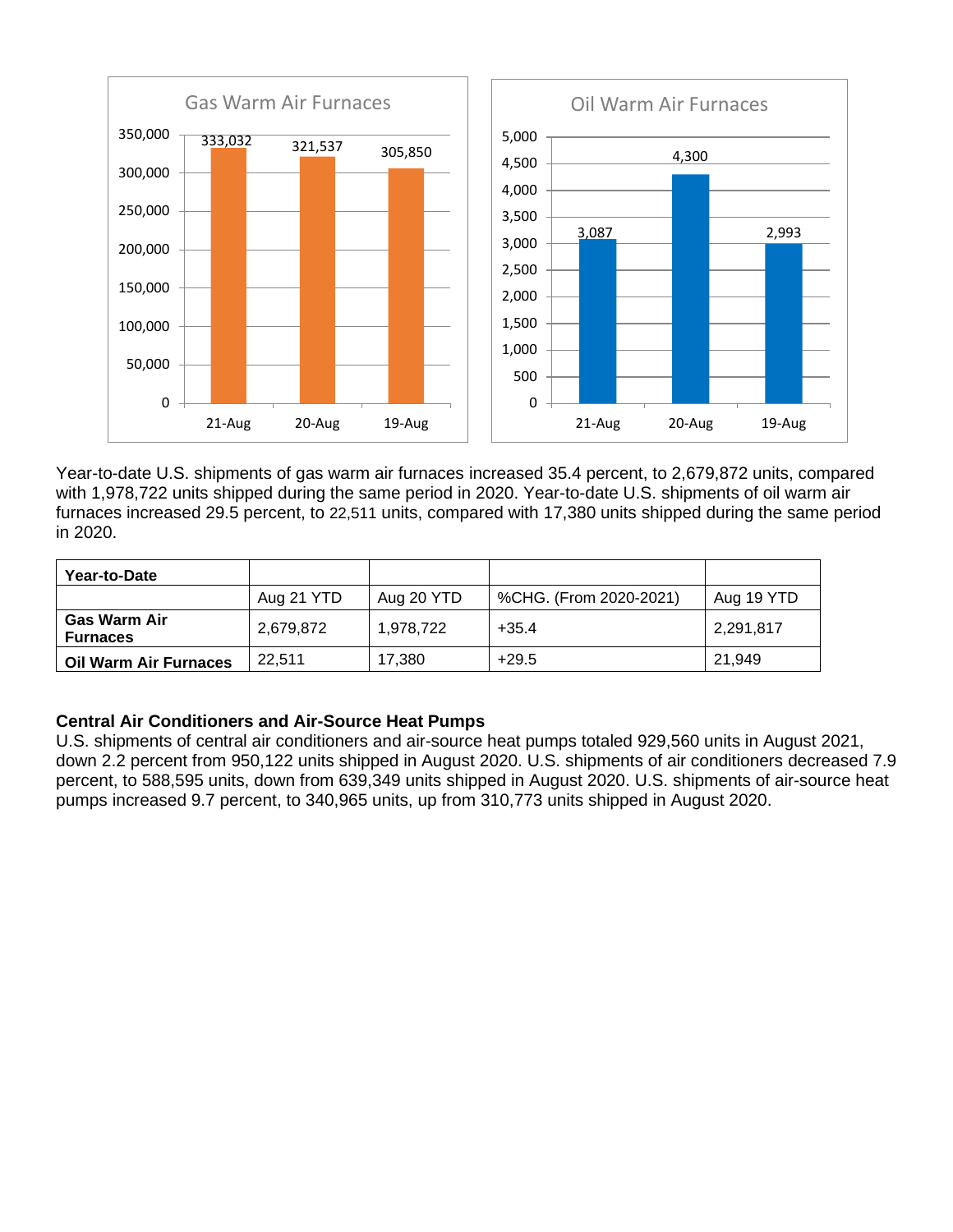

Year-to-date combined shipments of central air conditioners and air-source heat pumps increased 12.1 percent, to 7,212,309 units, up from 6,436,407 units shipped during the same period in 2020. Year-to-date shipments of central air conditioners increased 7.4 percent, to 4,480,831 units, up from 4,170,819 units shipped during the same period in 2020. The year-to-date total for heat pump shipments increased 20.6 percent, to 2,731,478, up from 2,265,588 units shipped during the same period in 2020.

| Year-to-Date                                                      |               |                |                            |               |
|-------------------------------------------------------------------|---------------|----------------|----------------------------|---------------|
|                                                                   | Aug 21<br>YTD | Aug 20<br>YTD. | %CHG. (From 2020-<br>2021) | Aug 19<br>YTD |
| <b>Air Conditioners &amp; Heat Pumps</b><br><b>Combined Total</b> | 7,212,309     | 6,436,407      | $+12.1$                    | 6,370,742     |
| <b>Air Conditioners Only</b>                                      | 4,480,831     | 4,170,819      | $+7.4$                     | 4,092,014     |
| <b>Heat Pumps Only</b>                                            | 2,731,478     | 2,265,588      | $+20.6$                    | 2,278,728     |